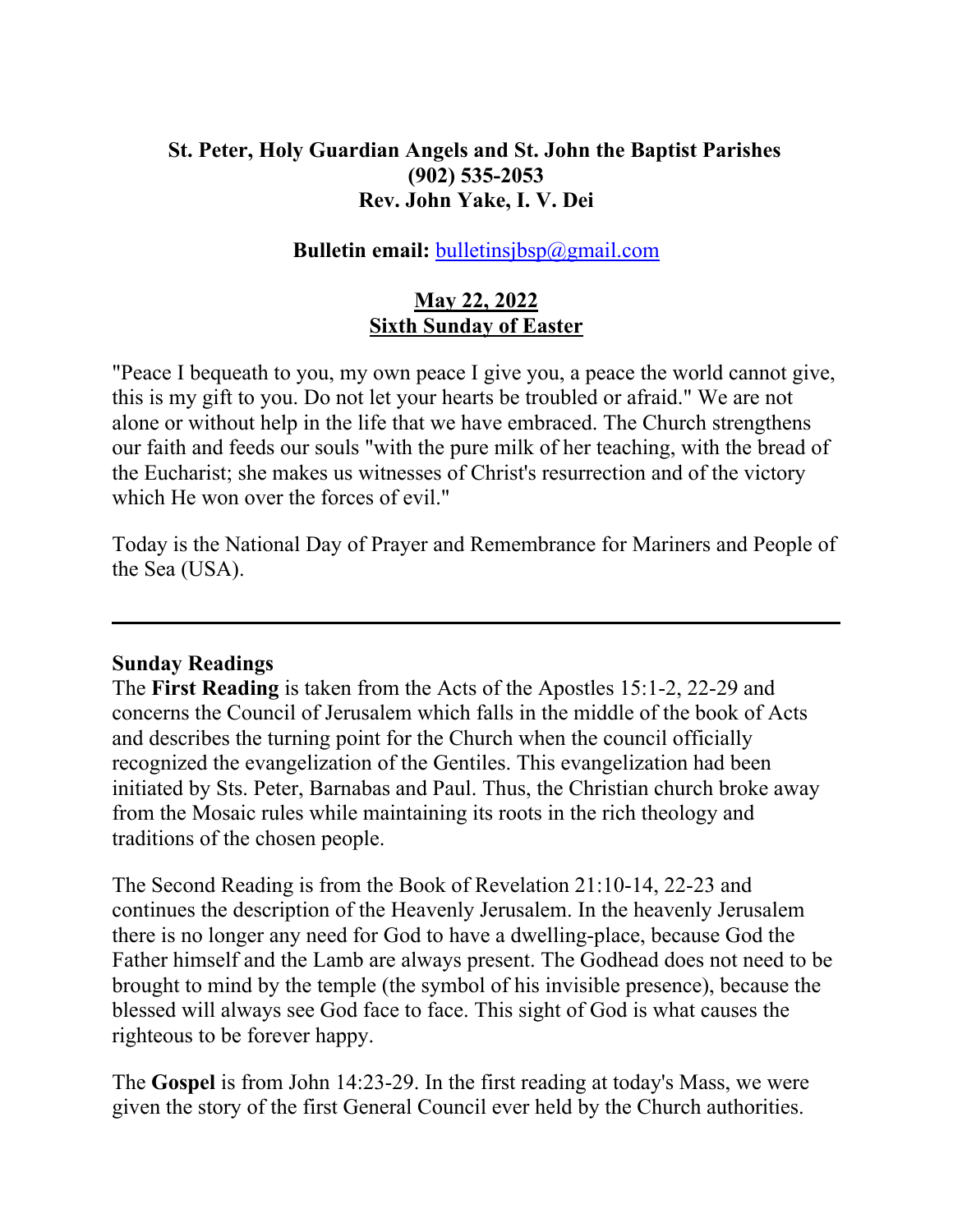There we saw that a vital decision was reached through the guidance and assistance of the Holy Spirit. "It is the decision of the Holy Spirit and ours" (Acts 15:28) was how the authorities announced the conclusion they had reached. In this Gospel which we have just read, Christ promised his Apostles, the night before his death, that when he returned to the Father, the Holy Spirit would be sent to them. He would teach them all things and recall to their minds all that Christ had taught them. In other words, the Church, through the Apostles, was promised the direct assistance of the Holy Spirit in preserving and interpreting what we call "the deposit of faith" or the sum total of the divine revelation given to us for our sanctification.

That promise was fulfilled in a very solemn way within twenty years of our Lord's resurrection at the Council of Jerusalem. It has been fulfilled again and again down through the history of the Church. And this has been the case not only on the solemn occasions of General Councils, or when definitions concerning faith and morals were given *ex cathedra* by the Pope, but in many circumstances of less solemnity.

The Holy Spirit "breathes where he wills." He assists the local authorities in the Church. He inspires individual Christians if they call on him in their need. He inspires young people of both sexes to offer their lives to the service of the Church and their neighbor. He has inspired founders of orders and congregations to form institutes which would help the spread of the faith. He is at work today among us and among the separated brothers of the Church, helping and inspiring them towards that unity for which Christ prayed.

There are moments of crisis in all our lives, moments



when a vital decision has to be made. If that decision is wrongly made it may not only seriously interfere with our earthly welfare, but more important still jeopardize our eternal salvation. We should call on the Holy Spirit to help us daily, but we should call for his assistance especially when we have a serious decision to make.

His role in the Church and in the lives of all Christians is to preserve and protect the revelation that God has given us. There are times in the lives of many of us when we are tempted to doubt about what we are called on to believe, or to hesitate with regard to what we are called on to do. It is on such occasions that the help of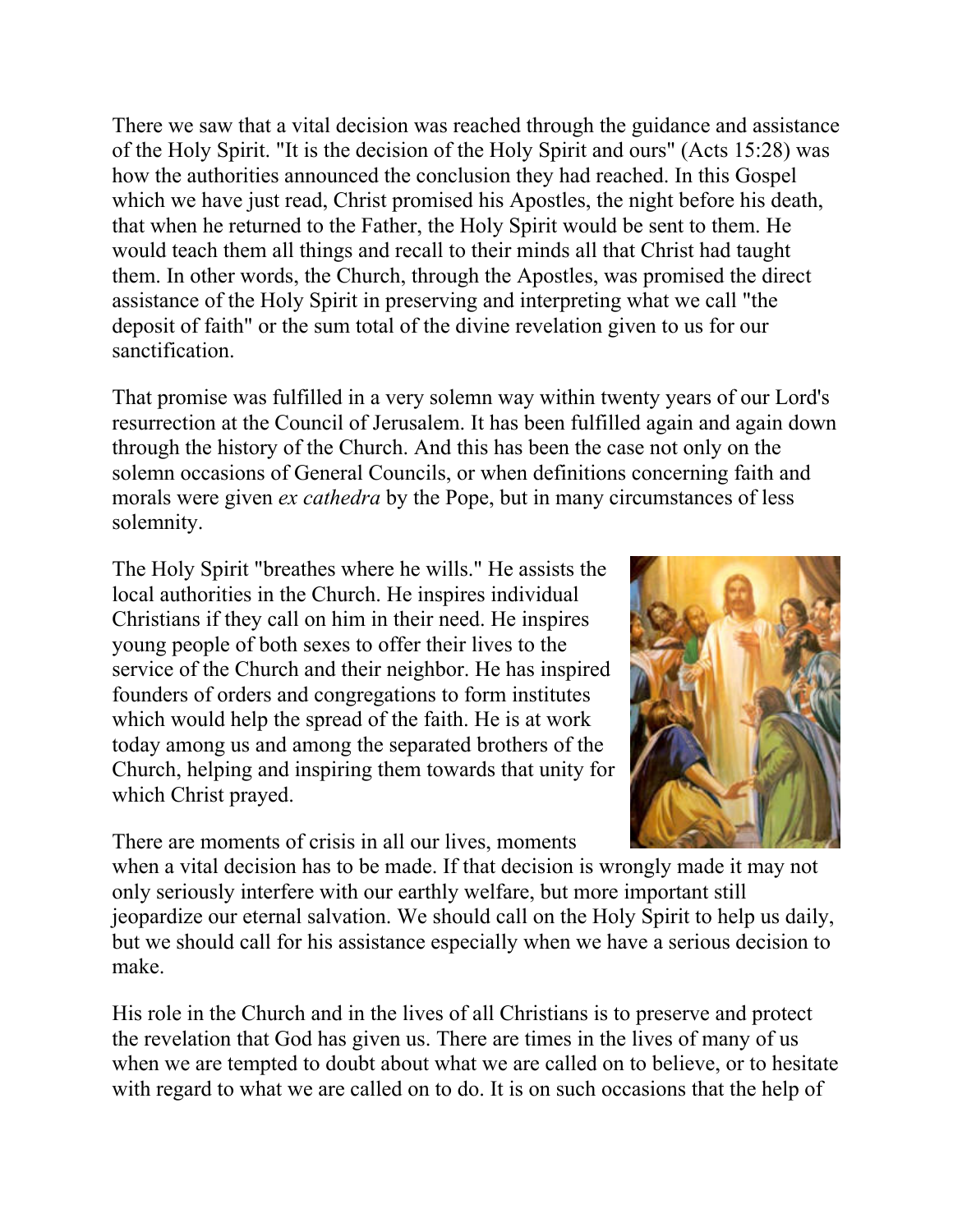the Holy Spirit is especially necessary. He will not fail us if we turn to him earnestly and sincerely.

—Excepted from *The Sunday Readings*, Fr. Kevin O'Sullivan, O.F.M.

### **Sacrament of Baptism please call the office: Rev. John Yake, I.V. Dei**

## **Instructors for baptism:**

Mary Fougere, SJB 902) 535-2699 Rose Pâté, SP (902) 302-7011 Vera Doucette, HGA (902) 785-4018

## **Sacrament of Matrimony**

Please call Fr. Yake six months prior to the wedding date. Call Family Service of Eastern Nova Scotia to register for upcoming courses 902- 849-4772. Ask for Tasia Boucher, thoucher@fsens.ns.ca

## **Weekday Masses**

**Tuesday, May 24, 2022 SJB 4:00 PM**

**Wednesday, May 25, 2022 No Mass due to AM Priests' Retreat**

**Friday, May 27, 2022 SJB 11:00 AM Mass of the Resurrection & Burial + Donald Joseph 'Donnie' Richard**

**SP 2:30 PM Mass of the Resurrection & Burial +Beulah Ann Sampson**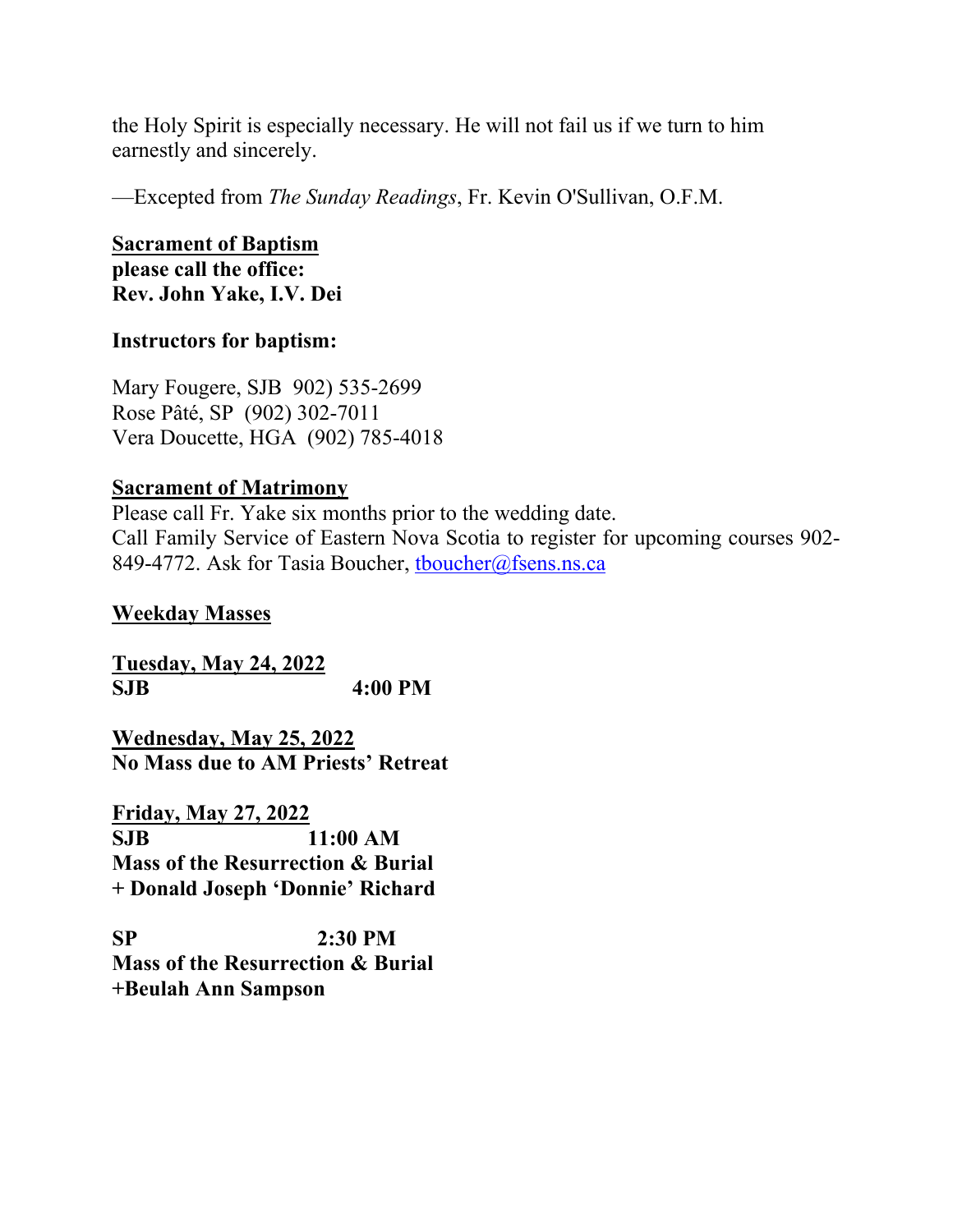## **Saturday, May 28, 2022 SH** 4:00 PM<br> **HGA** 5:30 PM 5:30 PM **+Tony Stone & deceased members of the Stone Family**

| Sunday, May 29, 2022 |  |         |  |
|----------------------|--|---------|--|
| SJB                  |  | 9:00 AM |  |

| SP             | $10:30$ AM |
|----------------|------------|
| + Adrian Burke |            |

### **Receipts**

## **Holy Guardian Angels May 14, 2022**

| Envelopes & Loose | \$1,140.00 |
|-------------------|------------|
| Candles           | 42.00      |

## **Total \$ 1,182.00**

## **St. John the Baptist\ May 15, 2022**

| Envelopes & Loose | \$735.00 |
|-------------------|----------|
| Cemetery          | 50.00    |

## **Total \$ 785.00**

## **St. Peter's May 15, 2022**

| Envelopes & Loose       | 945.00 |
|-------------------------|--------|
| Candles                 | 7.00   |
| Parish Dues             | 60.00  |
| Cemetery                | 500.00 |
| <b>Improvement Fund</b> | 110.00 |
| <b>Papal Charities</b>  | 5.00   |
|                         |        |

| <b>Total</b> | \$1,627.00 |
|--------------|------------|
|--------------|------------|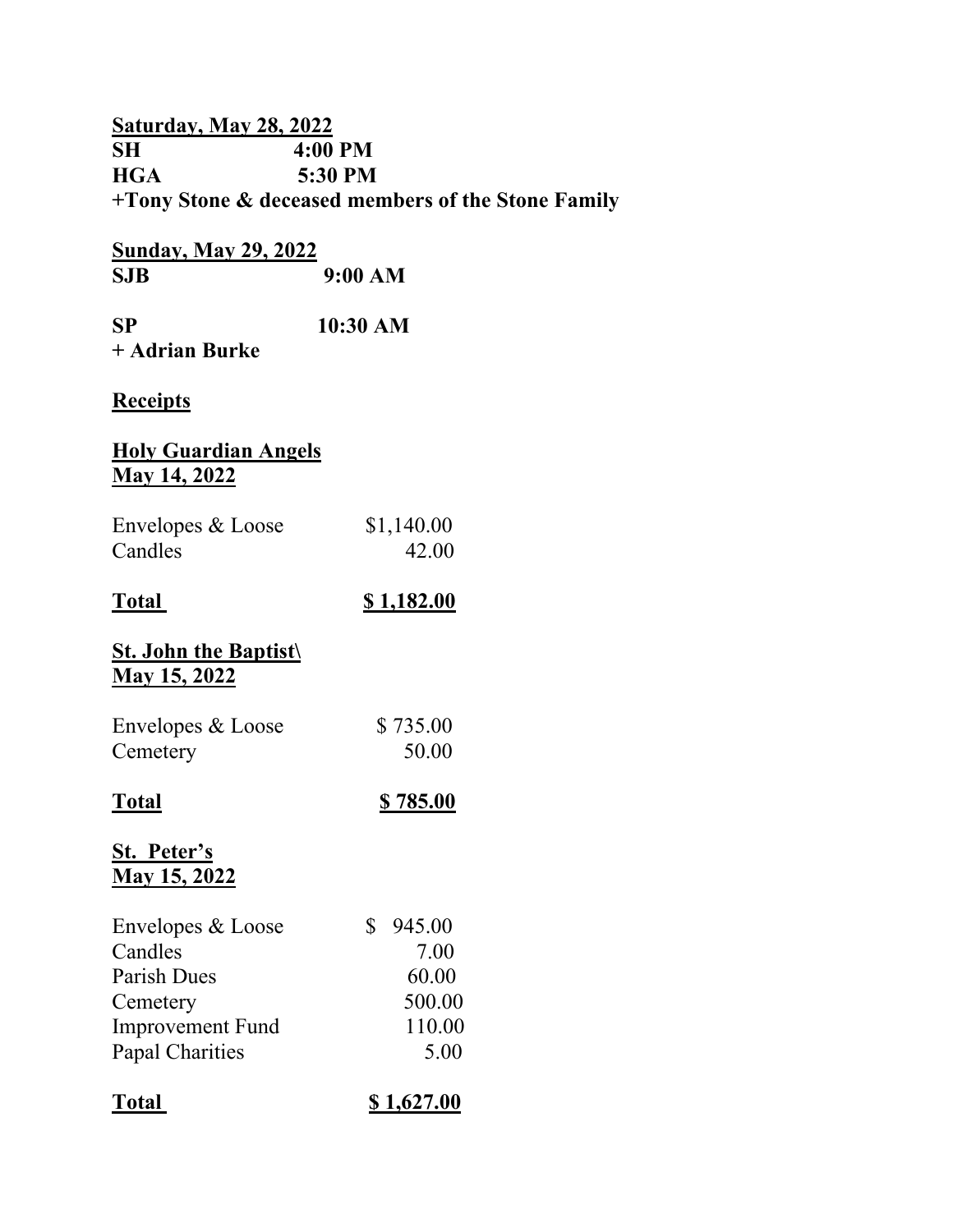## **COMMUNITY EVENTS**

**For all parishes:** The Richmond Co. Men's Choir is actively singing again. The men sing in a different parish in Richmond Co. one **Sunday/Saturday** of each month **(excluding July & August).** If you love to sing, come join us! They practice in the Louisdale Church every second week from 7:15 PM till 8:15 PM. The choir will be in Glendale on May 29th at 10:00 AM Mass.

**Priests' retreat** will be held from Monday, May 23 until Friday, May 27<sup>th</sup> *via* Zoom.

**Retired Teachers Organization:** A special presentation for retired teachers of Richmond and Inverness counties will be held on May 24th-10:00 AM in the Shannon Room of the Port Hawkesbury Civic Centre. Executive Staff Officer, Stacey Samson, will be discussing "Carepath Services" including, Your Wellness Partner Program, Health Care Assist Programs, Cancer Assist Programs and Senior Care Assist Programs. All are encouraged to attend this important session.

I want personally to reach out and invite you to an upcoming event happening on May 24th at 6 pm in Louisdale. The Circles of Support and Change, a local project focused on addressing gender-based violence through community consultation and support will be launching in Richmond County with a launch event to be held at the St. Louis Parish Hall in Louisdale, Richmond County.

Circles of Support and Change, a project administered by the Antigonish Women's Resource Centre with support from Women and Gender Equality Canada uses a strengths-based, trauma-informed approach to centre the voices of survivors of gender-based violence in supportive circles that include their chosen families, community members, educators, and service providers. The project is active in several communities, including Canso and the area, and the African Nova Scotian communities of Sunnyville, Lincolnville and Upper Big Tracadie.

## **Danielle Martell Strait Richmond Community Facilitator**

**Upcoming Events**

**Wednesdays, May 18-June 1**

**Webinar series:** *For a Synodal Church: Communion, Participation and Mission*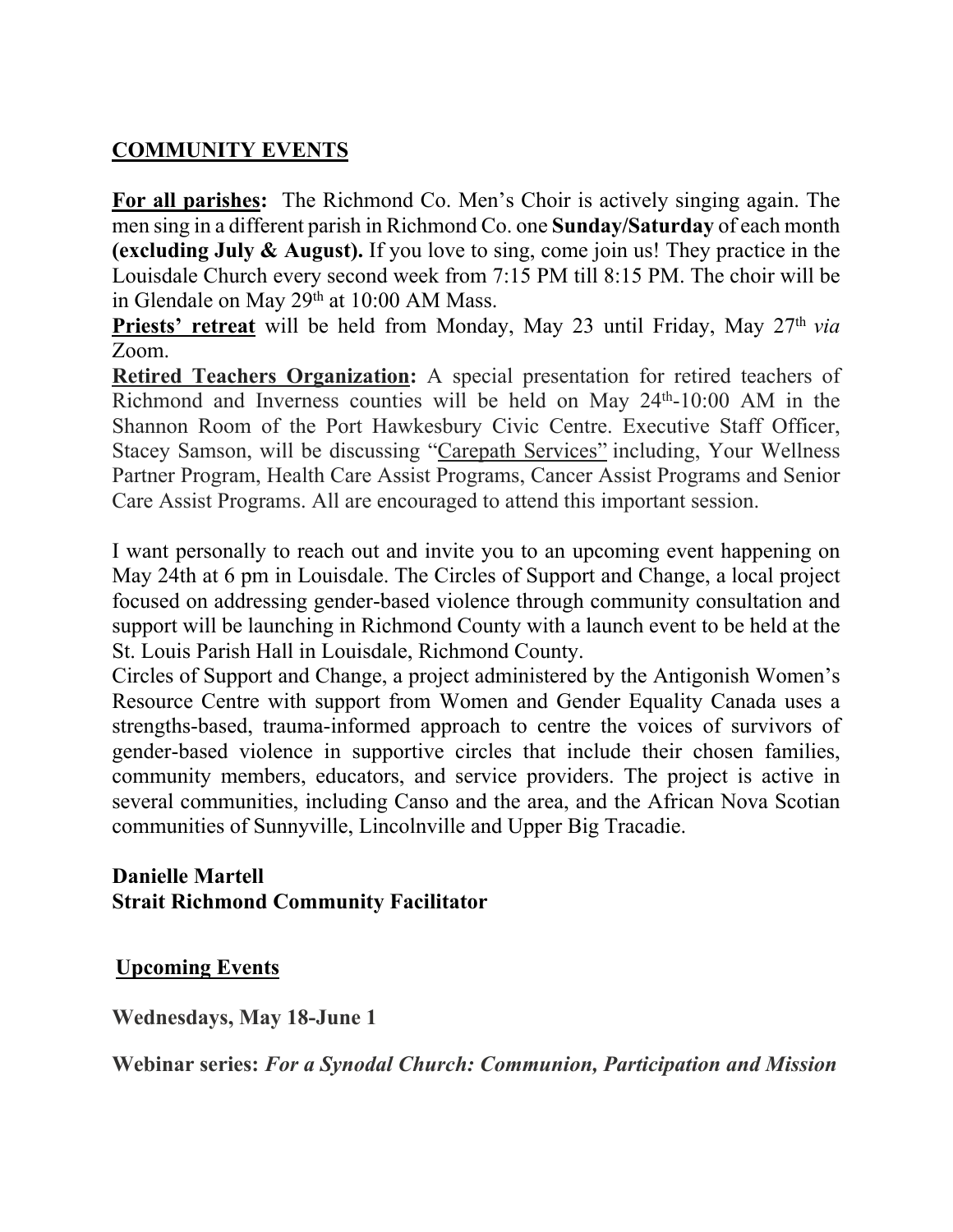## **Deadline to Register: May 16**

This three-part series will explore the call to be a synodal Church that listens and discerns together. Keynote speakers include His Eminence Gérald Cyprian Cardinal Lacroix, Dr. Moira McQueen, Mr. David Dayler, and Sister Chantal Desmarais, SCSM.

Link to register: [https://cccb](https://cccb-ca.zoom.us/webinar/register/WN_xYg1RDBCRueTvMl7Ga916Q)[ca.zoom.us/webinar/register/WN\\_xYg1RDBCRueTvMl7Ga916Q](https://cccb-ca.zoom.us/webinar/register/WN_xYg1RDBCRueTvMl7Ga916Q)

## **Friday, June 3**

Deadline in our diocese for individual and group submissions to the Synod Email: [LIsteningChurch@dioceseofantigonish.ca](mailto:LIsteningChurch@dioceseofantigonish.ca) or [jennifer@dioceseofantigonish.](mailto:jennifer@dioceseofantigonish.ca) [ca](mailto:jennifer@dioceseofantigonish.ca) Mail: Listening Church, Diocesan Pastoral Centre, PO Box 100, Stn A Sydney NS. B1P 6G9 Phone: Jennifer Hatt, 902-759-2181

**Save The Dates!** Stay tuned for details

## **Sunday, June 5, 3 pm**

St. Ninian Cathedral Closing celebration for the diocesan listening phase of the Synod of Bishops Mass celebrated by Bishop Wayne Kirkpatrick, followed by a light reception

**Tuesday, June 7, 7:30 pm** Holy Family Church, Sydney Mines 'Mama's Faith' A tribute to mothers and their faith in stories and song

## **NOTE: The website of the diocese has many items, too many to repeat in a parish bulletin. Go to www.antigonishdiocese.com**

# **Save The Dates!**

There are celebrations in the works to close our diocesan Synod phase and welcome a new chapter of 'living the Synod'. Mark your calendars and plan to join us:

**Sunday, June 5, 3 pm**